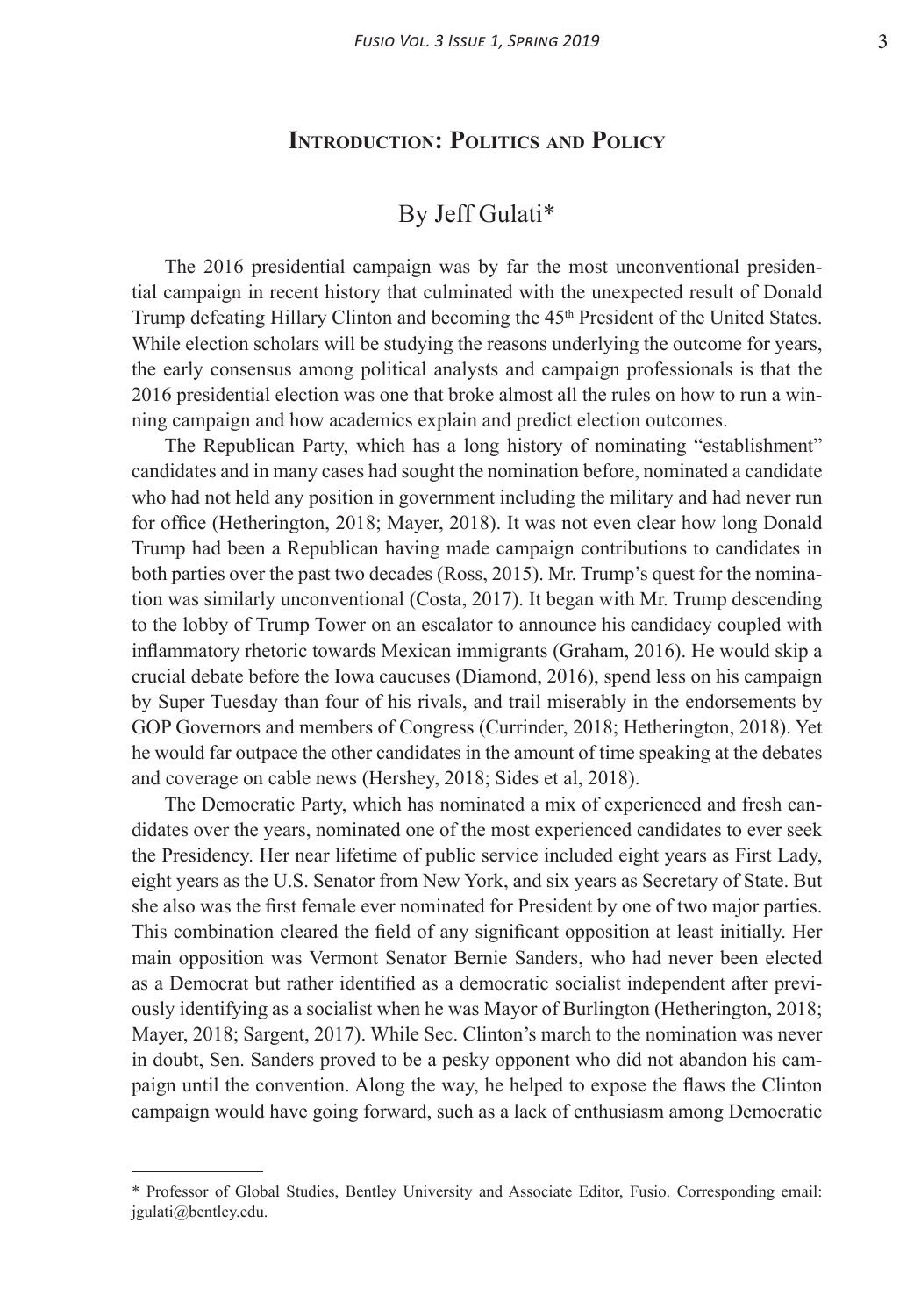activists who saw her too cautious and pragmatic and sold out to the establishment. Others were turned off by a perceived entitlement and aloofness and more general likability (Sides et al., 2018)

The two candidates entered the race as the two most unfavorable candidates ever to be nominated by a major party (Holyk & Langer, 2016). Scandals plagued both nominees. But while explicit revelations of Mr. Trump's bragging about assaulting a woman and constant invectives directed towards critics did little to derail his core support, the past scandals of former Pres. Clinton and the ongoing investigation over her possible sharing of classified materials in private emails prevented Sec. Clinton from expanding her support (Nelson, 2018; Sabato, 2017). The electorate's unfavorable opinion would remain high on Election Day with the exit polls showing only 43% of voters with a favorable view of Sec. Clinton and only 38% with a favorable view of Mr. Trump (Mellow, 2018; Sabato, 2017).

The campaigns & elections rulebook seemed to help little in explaining the decisions of the nominees and consequences during the general election as well. Mr. Trump was slow to run television ads and seemed ill-prepared for the three debates, while Sec. Clinton was late to campaign in key Midwestern battleground states including failing to appear at all in Wisconsin (Hetherington, 2018; Sargent, 2017). Almost every preelection had Clinton winning the popular vote with the Real Clear Politics average of polls showing her winning by a 3.2% margin (Edwards-Levy, et al., 2017). The leading forecasters also predicted a decisive win for Sec. Clinton including a majority in the Electoral College (Campbell, 2016).

The actual popular vote was largely consistent with the pre-election polls and forecasts. Hillary Clinton won 48.2% of the nationwide popular vote, while Donald Trump won 46.1%. Clinton's raw vote margin over Mr. Trump was nearly 2.9 million votes out of nearly 136.7 million votes cast. Turnout increased from 2012, 59.3% from 58% of eligible voters. American Presidents are elected by the Electoral College, however, which Mr. Trump would win by winning the most votes in 30 states. These states included not only the swing states of Florida, Iowa, North Carolina, and Ohio but also three states—Michigan, Pennsylvania, and Wisconsin—that a Republican nominee had not won since the 1980's. The official vote of the Electoral College was 304 to 277 (Schmidt & Andrews, 2018) with the most "faithless electors" (seven) casting votes for someone else since 1960. This would mark the fifth time in American history that the popular vote winner was not the winner of the Electoral College and the second time in the last five elections. Coincidently, in each case, it was the Democratic nominee who won the popular vote but could not also win the Electoral College.

While there are many features of the 2016 presidential election that were unconventional and unexpected on the surface, there was considerable evidence preceding the campaign that it would be a close election and that a Republican victory was not at all improbable. President Obama's approval rating on Election Day was 53%, respectable given a highly polarized electorate but not nearly enough to guarantee a Democratic victory. But even the Vice Presidents of popular Presidents Dwight Eisenhower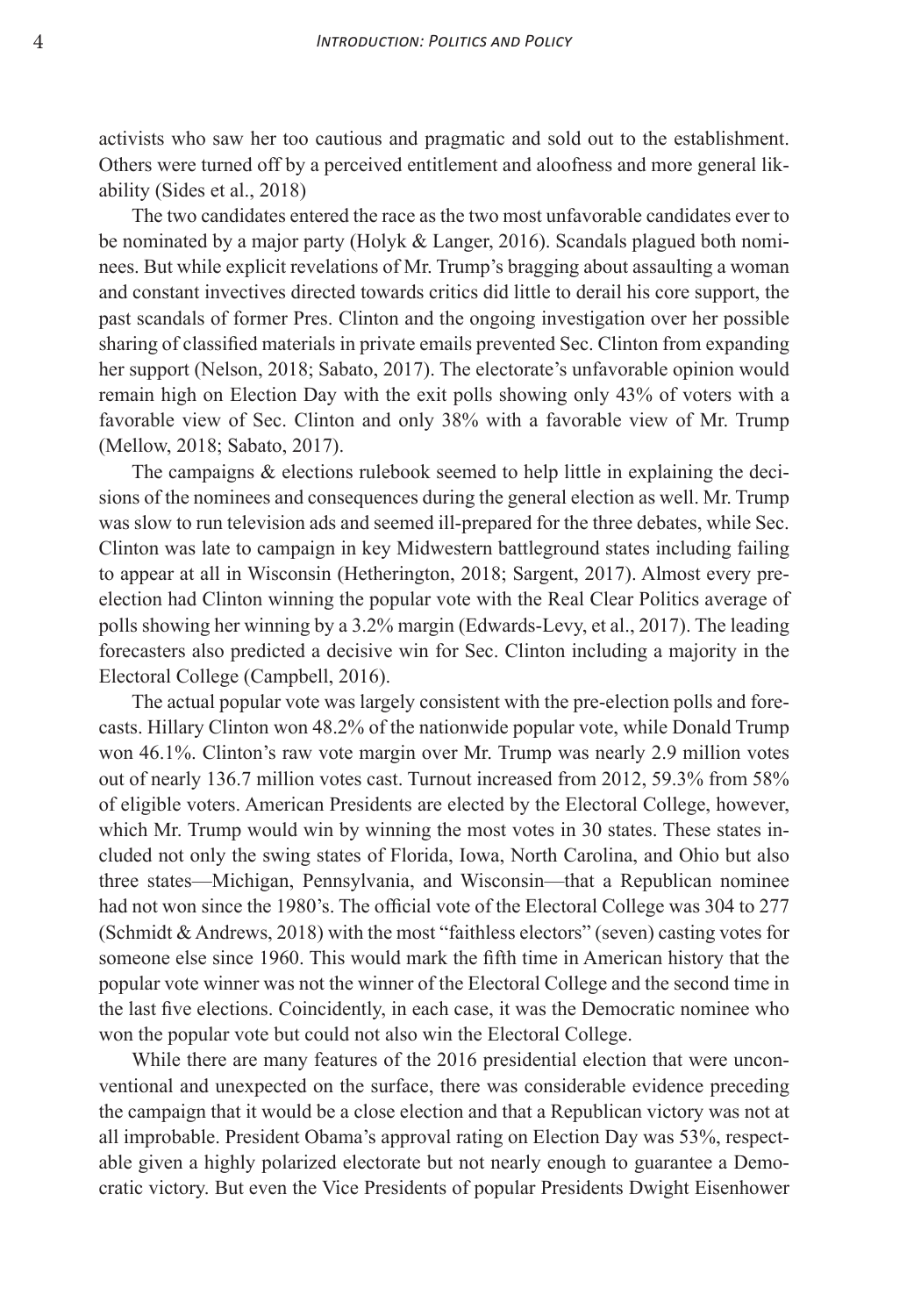and Bill Clinton were unable to win a third term for their party. Since 1952, moreover, only once has one party won three consecutive presidential elections. An improved economy during Pres. Obama's two terms was certainly a plus for the incumbent party, but leading economic indicators were only modestly positive and there remained considerable anxiety and discontent among the electorate over the direction of the country. Among the nine leading election forecasting models that focused on election fundamentals (i.e., presidential approval and the economy) rather than the nominees or the fall campaign, only four predicted a clear Democratic majority of the two-party vote, while two predicted a clear Republican majority. The remaining three predicted a very narrow win for the Democrats (Campbell, 2016).

Despite talk about the historic or unprecedented nature of the election and unconventional candidacy and campaign of Donald Trump, the voting patterns of most American voters at both the individual and groups levels followed similar patterns found in recent presidential elections. The electorate remained evenly divided, with 33% of Americans identifying as Democrats and 31% identifying as Republicans. And is typically the case, almost all Democrats (89%) voted for the Democratic nominee and all Republicans (88%) voted for the Republican nominee. The significance of partisanship for most voters is illustrated best by noting that Mr. Trump won 46% of the popular vote although only 38% of the electorate had a favorable opinion of him. Furthermore, only 38% of voters said he was competent to be President, only 35% said he had the right temperament, and only 33% believed him to be honest and trustworthy (Mellow, 2018; Sabato, 2017).

Independents narrowly voted for Mr. Trump (46% to 42%), but they also had voted for the Republican nominee Mitt Romney (50% to 45%) in 2012. What changed from 2012 was that 6% of voters voted for third-party candidates. So while quite a few partisans had concerns about their party's nominee, it was not enough to make them vote for the other party's nominee and instead opted for one of the other candidates (Mellow, 2018; Sabato, 2017).

Similar to 2012 and other recent elections, whites overwhelming voted for the Republican nominee and non-whites voted for the Democratic nominee. There was concern among Republicans that the increase in the Latino population and Mr. Trump's rhetoric and immigration proposals would further erode the GOP's share of the vote from Latinos. But while Mr. Romney lost among Latinos by 44%, Mr. Trump lost by just 36%. Mr. Trump also closed the gap among African Americans to 80% from 87% in 2012 for Mr. Romney. And among whites, Mr. Trump maintained the 20% advantage for the GOP from four years earlier (Mellow, 2018; Sabato, 2017).

While the gender gap has been a feature of American politics since 1980, there was reason to expect that the release of a recording of Mr. Trump bragging about his ability to get away with assaulting women and the frequent instances of using demeaning language towards women and many others would make the gap more pronounced in 2016. Instead, the gap remained statistically unchanged from 2012. The gaps between white women and white men also remained unchanged. A further look reveals signifi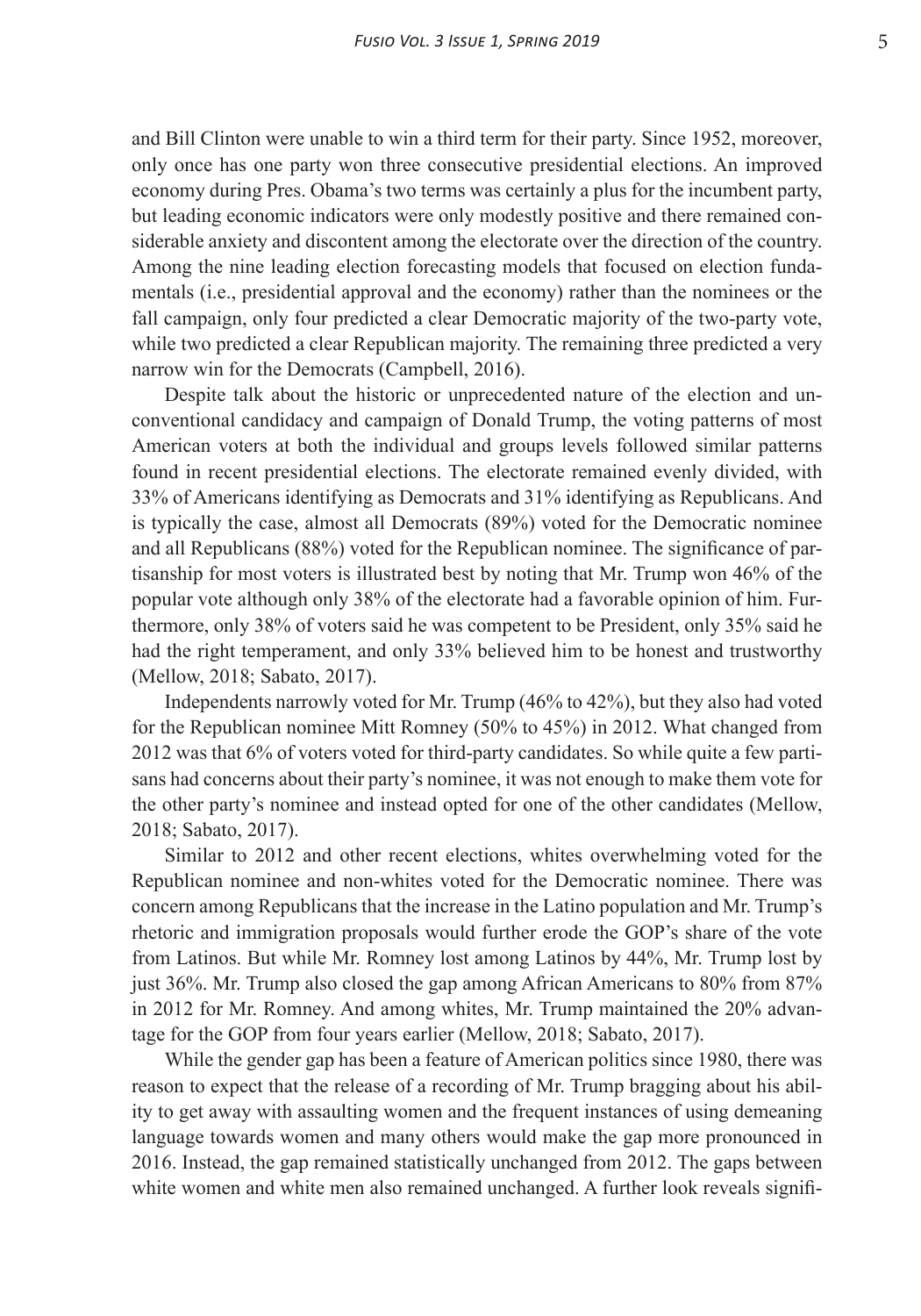cant differences between men and women, however, and among women. Sec. Clinton actually lost ground among African American men and Latino women. She also lost ground among unmarried men, while gaining among married women. She also won a slim majority (51%) of college-educated white women. But she was supported by only 34% of white women without a college degree (Mellow, 2018; Sabato, 2017).

This review of exit poll data provides only a rudimentary understanding of why Donald Trump was able to win the presidency despite the weakness of his candidacy and also why Sec. Clinton was unable to capitalize on his weaknesses. The first article by Michael Acampora, "Authoritarianism and Populism in American Politics," goes beyond crude demographics as a way to explain candidate support. Using a political psychology perspective in analyzing the electorate, he finds that Mr. Trump was able to broaden the GOP's appeal to right-wing populists, who he categorizes as "outsiders" and are socially conservative but financially insecure and desire a strong leader. In addition, he maintained the traditional Republican base of upscale conservatives, which he categorizes as "traditionalists," even though they supported other candidates for the nomination. The two groups had much more in common, mainly a high disapproval of the current President and his more internationalist worldview. This was not the case for Democrats, where he finds that the two major groups were deeply divided over the highly salient issues in 2016 of trade and globalization.

Katie Gilroy's, "When P\*Ssy Grabs Back: An Examination of the Gender Gap in the 2016 Presidential Election," analyzes data from the last three American National Election Studies to understand how gender and the other demographic variables discussed above work in combination with each other and how the effects of these gender interactions have changed since the last two elections. Her more in-depth and sophisticated analysis largely confirm the conclusions drawn from the exit polls. But she also finds that a gender gap among Hispanics for the first time and that Hispanic female Democrats were especially loyal to their party. Lastly, she finds in pre-election polling that the gender gap was especially volatile over the course of the campaign and in response to campaign events. This would suggest that many independent and Republican women were unwilling to express support for Mr. Trump at times but in the end, they voted in the way that best aligned with their worldview.

The third paper in this special issue, "Agenda Setting: The Barriers to Preventative Healthcare Issue Attention in the United States Congress," by Jennifer Corso, reminds us of how elections and who gets elected matter for public policy. The 2016 presidential candidates took very different positions on important and divisive issues such as immigration, trade, health care, abortion, and guns to name just a few. The first two years of the Trump Administration resulted in a number of policy reversals from the previous administration and the appointment of over 100 new federal judges and two Associate Justices to the Supreme Court. But Corso's detailed and novel analysis shows that social context and public demand also matter by motivating legislators to be proactive in terms of problem-solving. She finds that the members of Congress who pay the most attention to preventive health care policy alternatives are those elected by constituencies with the most fitness centers and greater access to fresh produce.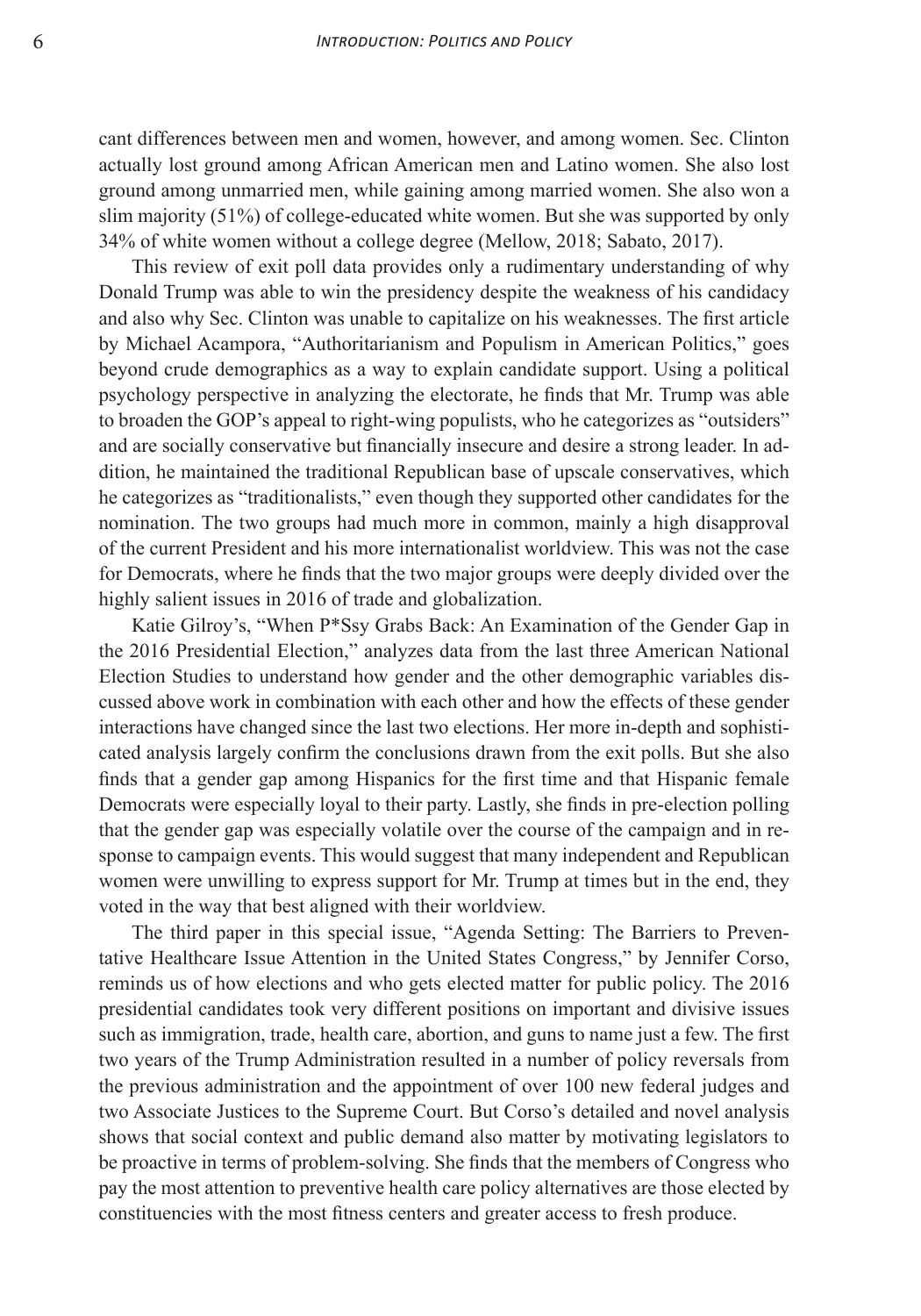This special issue closes with Ryan Amelio's "Measuring the Effect of Demographic, Economic, and Political Factors on Voter Turnout in the 2016 Presidential Election." While his research largely confirms past research on the relationship between demographic variables and voter turnout, Amelio also finds that women were more motivated to vote in 2016 than in the past. Another important contribution is that he finds that a high number of ballot initiatives up for a vote on Election Day decreases the probability of voting once the number exceeds eight. Together, this provides us with a better understanding of the 2016 elections and its consequences as well as insights into future elections. They also demonstrate why it is important for today's voters to be informed and participate in the electoral process. In a highly divided electorate, every vote counts and collectively matters immensely on the how this nation is governed.

## **References**

**Campbell, J. (2016)**. Forecasting the 2016 American national elections: Introduction. *PS: Political Science & Politics*, 49(4), 649-654.Costa, R. (2017). Donald Trump and a GOP primary race like no other. In L.J. Sabato, K. Kondik, & G. Skelley (Eds.), *Trumped: The 2016 election that broke all the rules*. Lanham, MD: Rowman & Littlefield Press.

**Currinder, M. (2018).** Campaign finance: Where big money mattered and where it didn't. In M. Nelson (Ed.), *The election of 2016*. Thousand Oaks, CA: Sage CQ Press.

**Diamond, J. (2016, February 3).** Trump says skipping debate might have cost him in Iowa. *CNN.com*. Retrieved from https://www.cnn.com/2016/02/02/politics/donald-trump-iowa-new-hampshire/ index html

**Edwards-Levy, A, Jackson, N, & Velencia, J. (2017).** Polling in the 2016 election. In L.J. Sabato, K. Kondik, & G. Skelley (Eds.), *Trumped: The 2016 election that broke all the rules*. Lanham, MD: Rowman & Littlefield Press.

**Graham, D.A. (2016, June 16).** What the press got right about Trump's candidacy. *The Atlantic*. Retrieved from https:// www.theatlantic.com.

**Hershey, M.R. (2018).** The media: Covering Donald Trump. In M. Nelson (Ed.), *The election of 2016*. Thousand Oaks, CA: Sage CQ Press.

**Hetherington, M.J. (2018).** The election: The allure of the Outsider. In M. Nelson (Ed.), *The election of 2016*. Thousand Oaks, CA: Sage CQ Press.

**Holyk, G., & Langer, G. (2016, August 31).** Poll: Clinton unpopularity at new high, on par with Trump. ABCnews.com. Retrieved from https://abcnews.go.com.

**Mayer, W.G. (2018).** The nominations: The road to a much-disliked general election. In M. Nelson (Ed.), *The election of 2016*. Thousand Oaks, CA: Sage CQ Press.

**Mellow, N.E. (2018).** Voting behavior: Continuity and confusion in the electorate. In M. Nelson (Ed.), *The election of 2016*. Thousand Oaks, CA: Sage CQ Press.